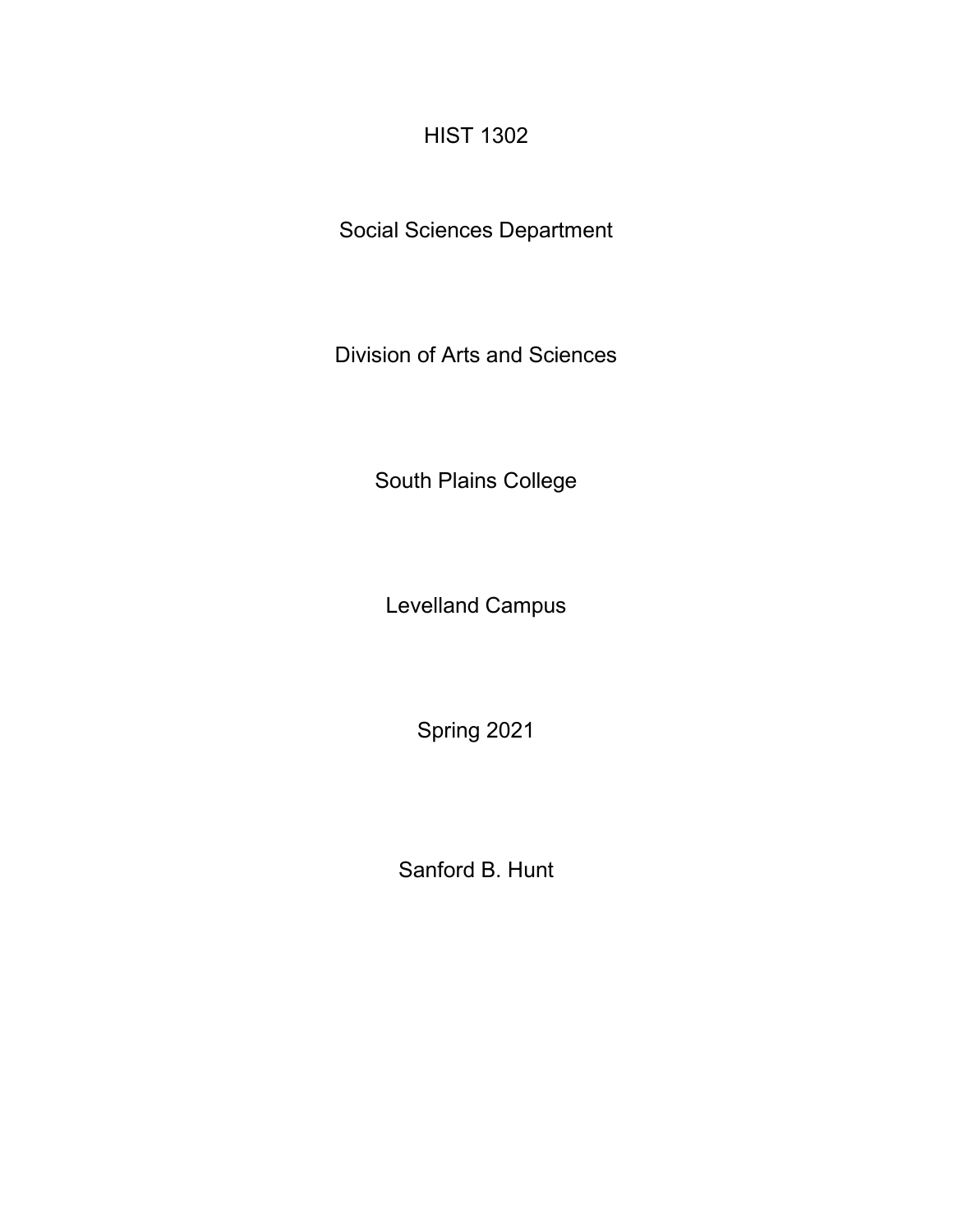# **Common Course Syllabus History 1302 Department of History**

**Department:** Social Sciences

**Discipline:** History

**Course Number:** HISTORY 1302

**Course Title:** United States History II

**Credit:** 3 Lecture, 0 Lab

**Foundational Component Area of Core Curriculum**: American History

**Prerequisites:** TSI compliance in Reading

**Available Formats:** Conventional, INET, ITV

**Campus:** Levelland, Reese, ATC, Plainview

**Textbook:** Varies according to instructor.

**Course Specific Instructions:** Each instructor will attach his/her course with specific instructions.

### **Course Description:**

A survey of the social, political, economic, cultural, and intellectual history of the United States from the Civil War/Reconstruction era to the present. United States History II examines industrialization, immigration, world wars, the Great Depression, Cold War and post-Cold War eras. Themes that may be addressed in United States History II include: American culture, religion, civil and human rights, technological change, economic change, immigration and migration, urbanization and suburbanization, the expansion of the federal government, and the study of U.S. foreign policy.

#### **Course Objectives:**

- 1. **critical thinking:** to include creative thinking, innovation, inquiry, and analysis, evaluation, and synthesis of information.
- 2. **communication:** to include effective development, interpretation and expression of ideas through written, oral and visual communication.
- 3. **social responsibility:** to include intercultural competence, knowledge of civic responsibility, and the ability to engage effectively in regional, national, and global communities.
- 4. **personal responsibility:** to include the ability to connect choices, actions, and consequences to ethical decision-making.

**Course Purpose:** To acquaint students with the diversity of American history and to promote critical thinking in interrelating the past to the present. Fundamentally, the course promotes general understanding of a body of knowledge any student should know .

**Course Requirements:** To maximize a student's potential to complete this course, he/she should attend all class meetings, complete all homework assignments and examinations in a timely manner, and complete all other projects or papers as assigned in the instructor's specific instructions.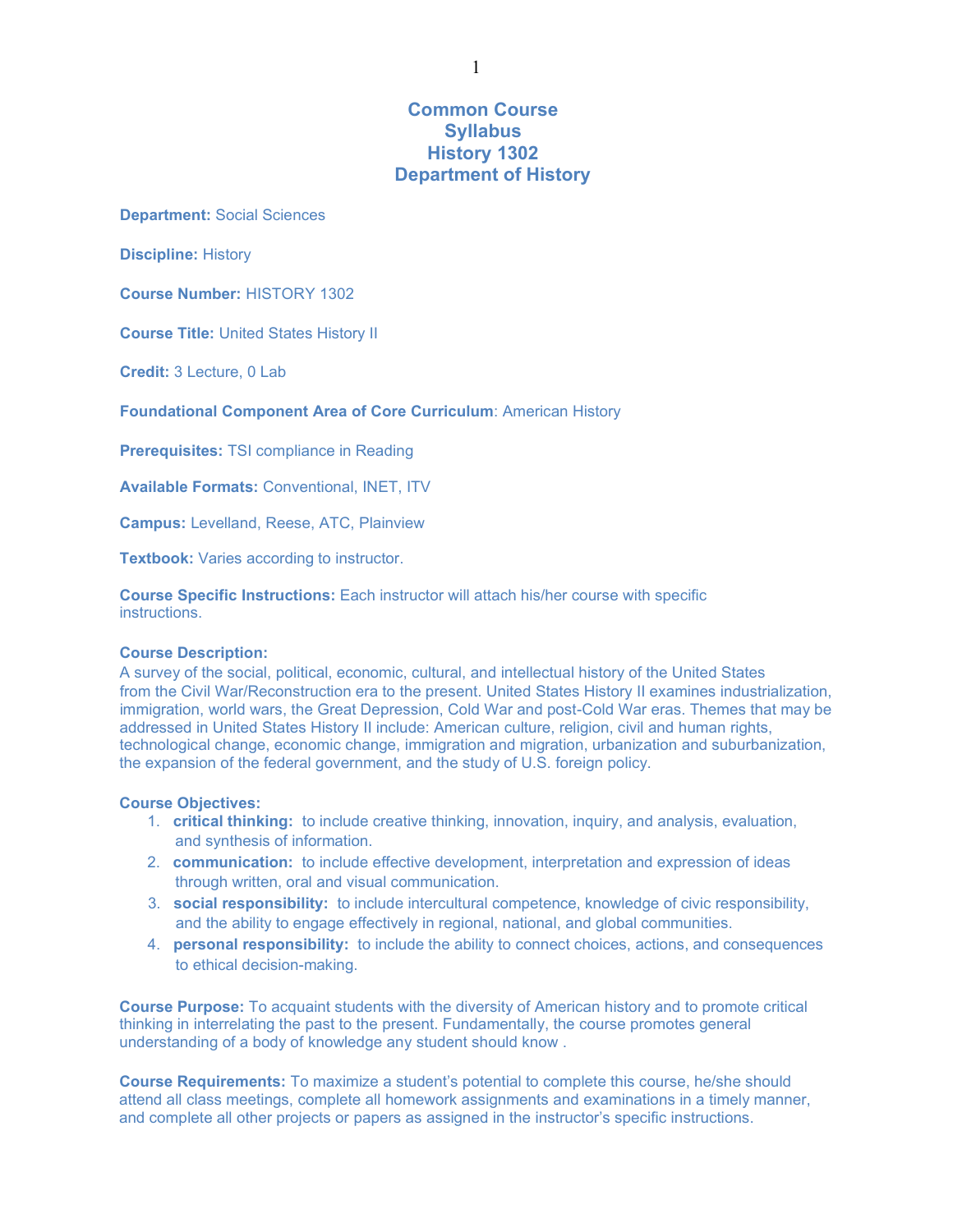**Course Evaluation:** See the instructor's course information sheet for specific items used in evaluating student performance.

**Attendance Policy:** Whenever absences become excessive and in the instructor's opinion, minimum course objectives cannot be met due to absences, the student will be withdrawn from the course. Each instructor will have additional information about attendance on his/her course information sheet.

**Learning Outcomes:** Upon successful completion of this course, students should be familiar with the evolution of the nation and its role in the world from the mid-nineteenth century to the early twenty-first century. This would include the following themes:

- **American culture**
- D religion
- $\Box$  civil and human rights
- □ technological change
- economic change
- immigration and migration
- urbanization and suburbanization
- $\Box$  the expansion of the federal government
- $\Box$  the study of U.S. foreign policy

**Learning Outcomes:** Upon successful completion of this course, students will:

- □ Create an argument through the use of historical evidence.
- □ Analyze and interpret primary and secondary sources.
- $\Box$  Analyze the effects of historical, social, political, economic, cultural, and global forces on this period of United States history.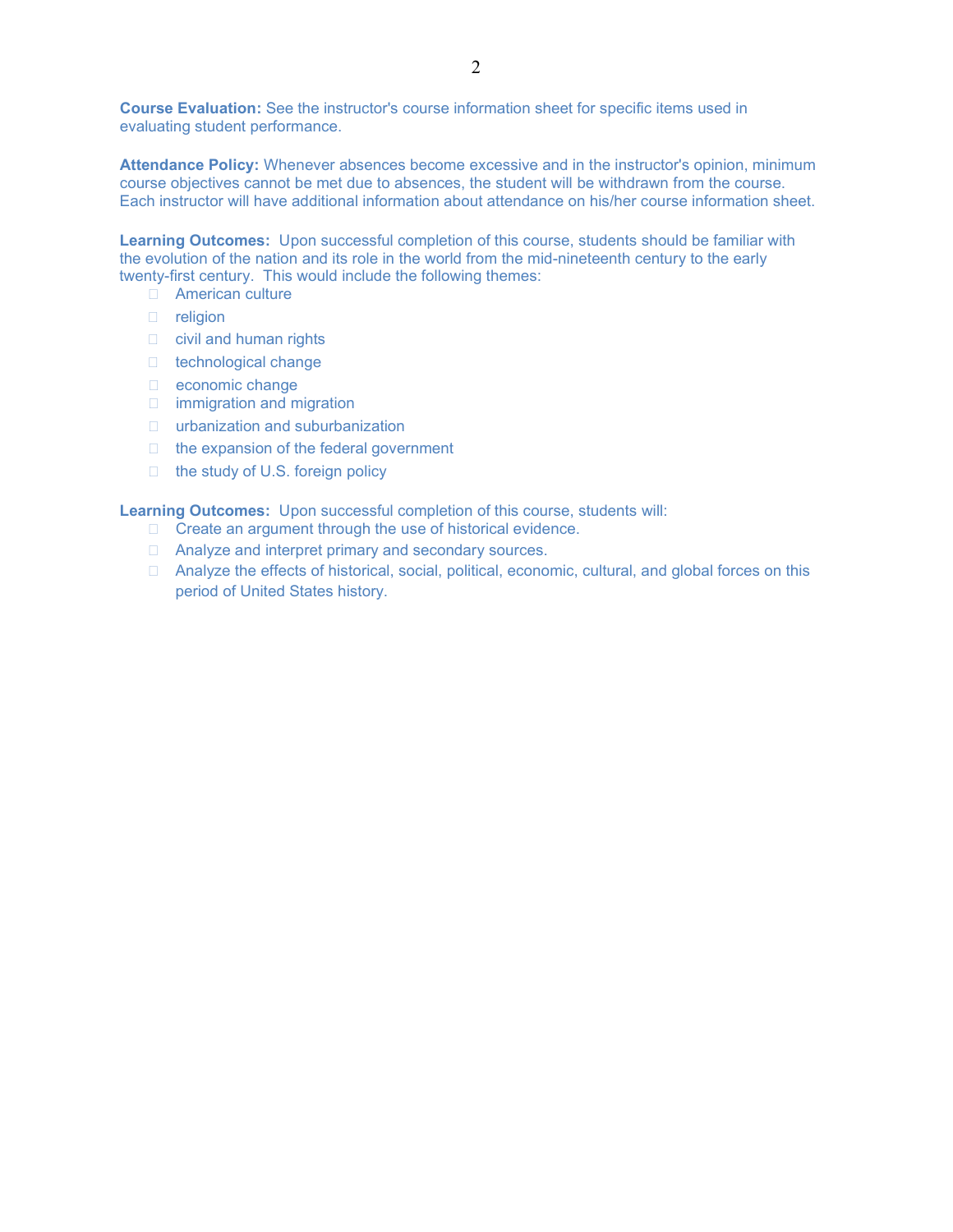## HIST 1302-271/273/274/275/511/512/513

# **U. S. History from 1877**

Instructor: S. B. Hunt<br>Contact: 806-716-24 Contact: 806-716-2463; [shunt@southplainscollege.edu](mailto:shunt@southplainscollege.edu)  LC 125C (Lubbock Center) Office Hours: 9:00 – 9:45 AM, Monday and Wednesday at Lubbock Center and 11:00 – Noon on Friday at Lubbock Center in Room 125C; 3:00 – 3:45 PM Monday and Wednesday at Reese Center (Building 3), Room 321; 11:00 – 12:30 Tuesday and Thursday at Lubbock Center or by appointment. Meetings can also be conducted via Collaborate Ultra on Blackboard.

### **Required Texts & Materials:**

- 1. Text: <http://openstaxcollege.org/textbooks/us-history>
- 2. Equipment: one clean 4 gigabyte USB flash drive (aka "thumb drive," "jump drive" or "stick drive")
- 3. Access to Microsoft Word[1](#page-3-0)

## **Exam Structure and Assessment Policy (Grading):**

**Exams** (60%)**:** There will be three major exams during the semester, two unit exams and a final. These will cover materials in the lectures and readings. Each will consist of essay or id questions and 20- 40 multiple choice questions. Also, there may be a Special Assignment (something like a three-paragraph essay question) assigned in the class with an equal grade value to an examination. Your **exam average** will account for 60**%** of your overall grade.

**Reading quizzes and "in-class quizzes"** (20%)**:** Students will be tested weekly on assigned readings and current class materials. **Readings assigned in the class schedule must be completed by the indicated class.** The average of the quiz scores will constitute 20% of your final grade.

**Book analysis** (15%) A roughly 5-page analysis of a book approved by the professor on a subject with relevance to the subject matter of the course.

**Class Participation** (5%)**:** This class is one in which the student is required to **think** about the concepts being discussed and to participate in discussions. **Mere presence in the class room in no way guarantees a passing grade.**

**Grading:** The grade scale will be as follows: 90-100=A; 80-89=B; 70-79=C; 60-69=D; 59 or below = F.

**Attendance:** Regular attendance is mandatory; attendance will be taken. It is in **your best interest** to attend class regularly and on time. Material that will be covered in class goes well beyond the assigned reading, i.e. many questions that will be on exams come exclusively from lectures rather than the book. If you DO miss a class, **y***ou and you alone* are responsible for finding out what you missed from a classmate. I do not repeat lectures in office hours. Any student who misses more than five class sessions shall be dropped with a grade of "X" if the student has a passing grade average at that time. If the student is failing, due to poor work or missing assignments, the student will be assigned a grade of "F".

**An absence is defined as failing to attend class, missing 15 or more minutes of class, or leaving class without the instructor's approval. Whenever feasible, students should let the instructor know about expected absences as soon as possible.**

<span id="page-3-0"></span> $1$  ALL registered SPC students have access to Microsoft Word via Microsoft 365. If you need help with this, see me.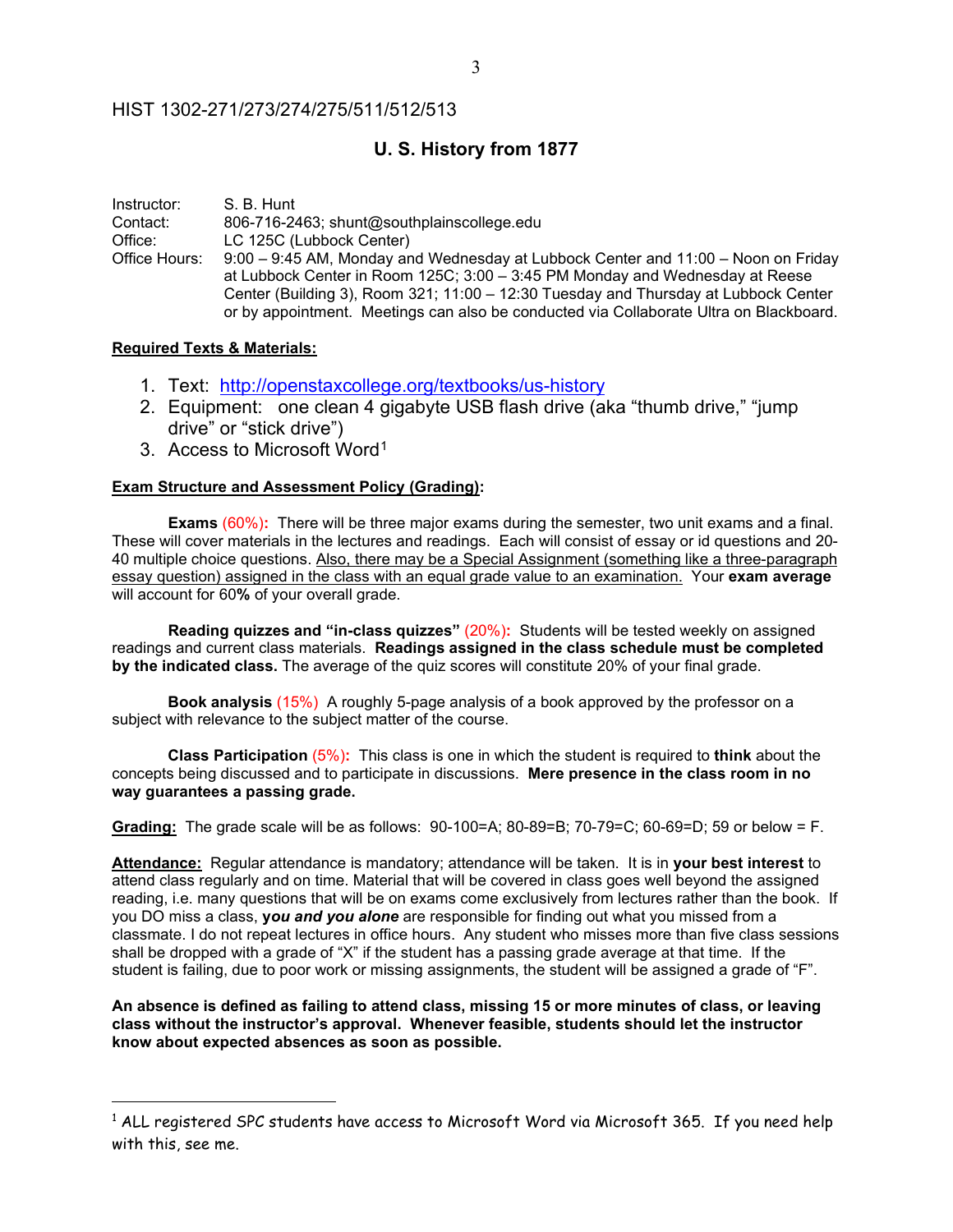Students who have approved absences for athletic or other school approved activities should provide a schedule within the first two weeks. Students who miss classes or exams due to verifiable circumstances such as medical emergencies should provide the documentation to the professor or facilitator as soon as they return to classes.

**Student Performance**: You must maintain your standards throughout the semester. There will be no extra credit and there will be little time for playing "catch-up." **If you fail four (4) "in-class" or reading quizzes, you will be dropped from the class with a failing grade with no further warning.** If you fail to submit required work on time, you may also be dropped from the class at the discretion of the instructor.

## **GENERAL POLICIES**

- **BEHAVIOR IN CLASS: Students are expected to be considerate of one another as well as of the instructor.** Conduct that interferes with other students' right to learn will not be tolerated. Laptops and touchpads may be used in class except during examinations. **Turn off cell phones before class.**
- **GETTING HELP:** Office hours are listed above. I will always available at those times on a "walk in" basis. My email address is also listed. Come see me or email me if you have a problem with reading, lecture, or assignments. If you are having difficulty of any sort, **the sooner you ask for help, the easier the solution to your problem will be**. If you come in at the last minute, about all I will be able to do for you is offer tissues to wipe your eyes. Whatever the problem, ask for help. There are no stupid questions. If you don't know----ask.
- **HONESTY:** Honesty is the expected standard. **Plagiarism and cheating will not be tolerated and can be grounds for dismissal from South Plains College.** Incidents of **cheating** on examinations will also result in failure of the course and potential consequences such as dismissal from South Plains College.

## **ANALYTICAL PAPERS**

Some history classes have long essay questions on their exams; some require formal term papers. This class combines a minimal degree of independent study, reading, and analysis into a relatively painless exercise that I call "analytical essay." While you **do** have to read a book, **you** choose the book, there is much less time wasted on deciding what to write, and there is a greater opportunity to get help, revise and earn an excellent grade. Directions and a more detailed explanation of the essay can be found on Blackboard in the course menu under the "Analytical Essay" tab.

# **The grade on the book analysis will constitute 15% of your overall grade for this course.**

Book selection deadline: 22January (no later than 11:30 PM) Final submission deadline: 12 April (no later than 11:30 PM)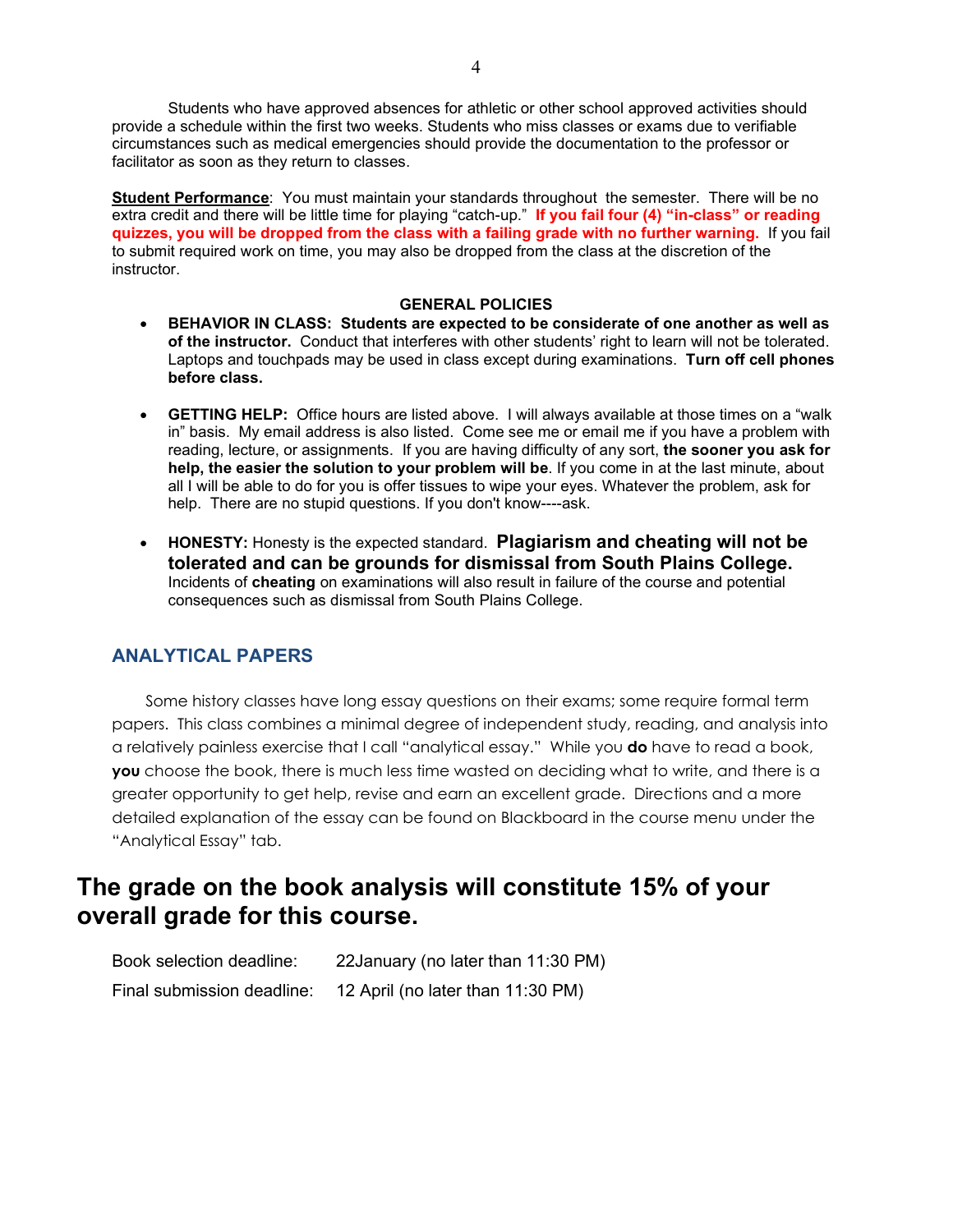# Schedule of Classes and Assignments

I will attempt to adhere closely to the following class schedule, but it is **subject to modification**. Any changes will be announced in class. Absence from classes when announcements are made in no way excuses you from responsibility for their content. *Ignorantia juris non*  **excusat.** Note that the OpenStax column references are just that: references. They are not assignments – just guides. If you keep current in the text with topics that are being covered during lectures, you will get much more out of the lectures. **For the best results, look them over before the week begins!**

| <b>Week</b> | <b>Lecture &amp; Readings</b>                                               | <b>Tests &amp; Assignments</b>                                                                             | OpenStax*                   |
|-------------|-----------------------------------------------------------------------------|------------------------------------------------------------------------------------------------------------|-----------------------------|
| 18 Jan      | <b>MLK Day</b><br>Introduction & Post-Reconstruction<br><b>Civil Rights</b> | Read the Syllabus & Instructions on<br><b>Analytical Papers</b><br>Submit book title Request no later than | <b>Chapters 17 &amp; 18</b> |
| 25 Jan      | The New South, the West, &<br><b>Gilded Age Industry</b>                    | Reading: "To the Person Sitting in the<br>Darkness"                                                        | Chapters 19 & 20            |
| 1 Feb       | <b>Gilded Age Politics and Social</b><br><b>Issues</b>                      | 12 <sup>th</sup> Day<br><b>Unit Readings</b>                                                               | Chapter 21                  |
| 8 Feb       | Leaving the Gilded Age: the<br>Imperialists and the Progressives            | <b>Exam I (10, 11, 12 February)</b>                                                                        | Chapter 22                  |
| 15 Feb      | The Reformers, the States, and<br>the Courts                                | Unit Readings<br><b>25% Day</b>                                                                            | Chapter 23 & 24             |
| 22 Feb      | The Progressive Presidents                                                  | Unit Readings                                                                                              |                             |
| 1 Mar       | The Great War: Staying out,<br>Getting In & Failure of Leadership           | Unit Readings                                                                                              | Chapters 25 & 26            |
| 8 Mar       | Interbellum America &<br>Depression                                         | Exam II (10, 11, 12 March)                                                                                 |                             |
| 15 Mar      | <b>SPRING BREAK</b>                                                         | <b>SPRING BREAK</b>                                                                                        |                             |
| 22 Mar      | World War II: U.S. Neutrality -<br>U.S. Involvement & Key Turning<br>Points | <b>Unit Readings</b>                                                                                       | Chapter 27                  |
| 29 Mar      | The Conferences and the Origins<br>of the "Cold War"                        | <b>Unit Readings</b>                                                                                       | Chapters 28 & 29            |
| 5 Apr       | A Changing Society                                                          | <b>Exam III (7, 8, 9 March)</b>                                                                            | Chapters 30 & 31            |
| 12 Apr      | Containing the Invisible Enemy<br>with Real Bullets                         | <b>Unit Readings</b><br><b>Book analysis submission (12 April)</b>                                         | Chapter 32                  |
| 19 Apr      | The Beginning of the End:<br>Vietnam and Afghanistan                        | <b>Unit Readings</b>                                                                                       |                             |
| 26 Apr      | The "Other Conflict"                                                        |                                                                                                            |                             |
| 3 May       |                                                                             | <b>Last Drop Day</b>                                                                                       |                             |
| 10 May      | <b>Final Exam Week</b>                                                      | Final Exam 12 May (regular class time)                                                                     |                             |